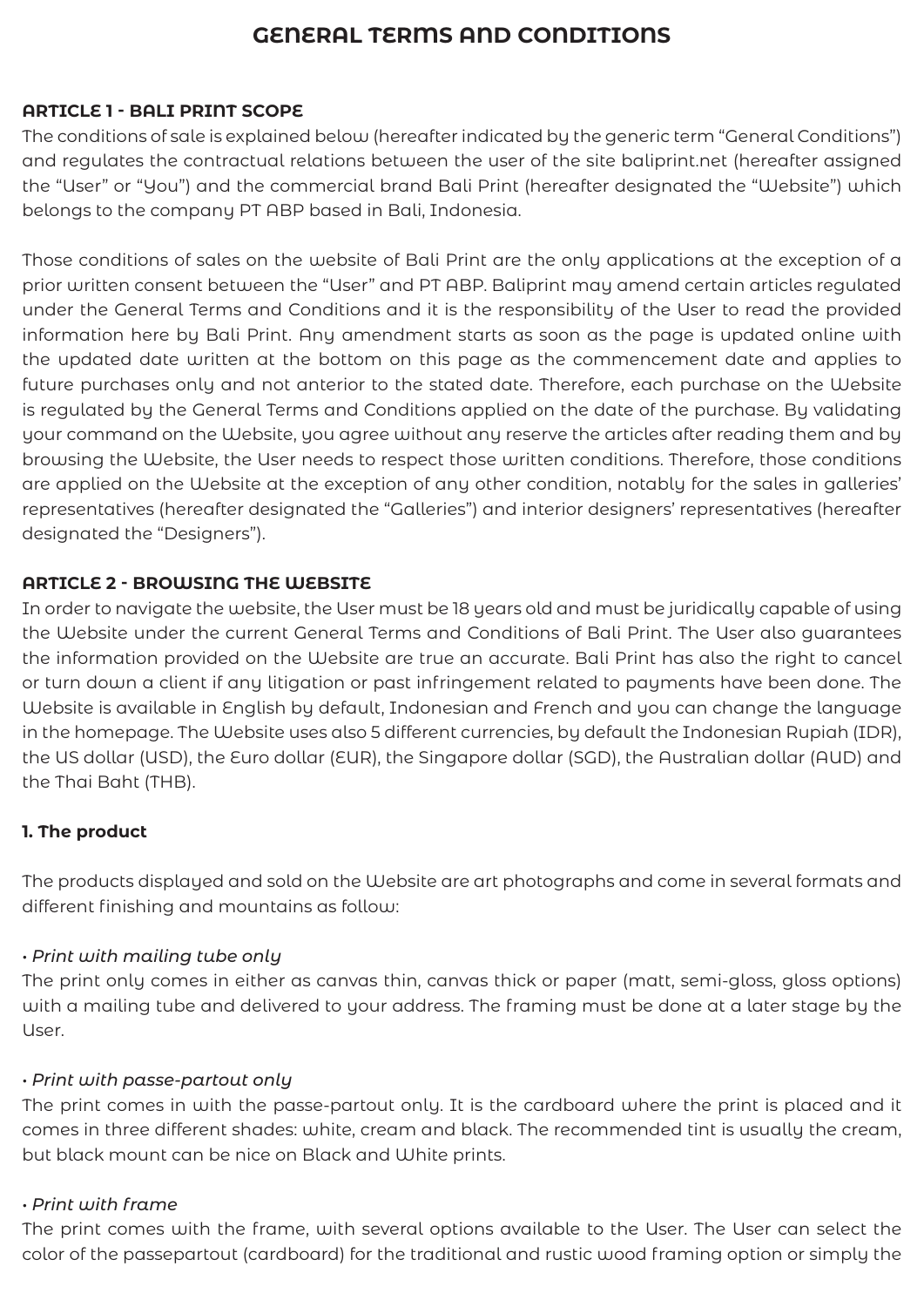acrylic mount. The wood frame comes in as Black plywood or the better teak wood in cream, natural brown and black, while the acrylic mount comes with aluminum case or with screws.

The prices indicated on the Website includes the local VAT tax in Indonesia, but excludes the import tax of the delivery address if any. The product in tube will be declared as document paper or stationary and usually doesn't bear any import duty. Bali Print reserves the right to modify its prices at all time. The artworks ordered will be billed on the basis of the price list in vigor on the Website at the moment of the registration of orders and they remain the property of Bali Print until the payment is duly completed at the final indicated price.

### **2. Placing an order**

To place an order, the User should at the minimum pass through those steps:

• Consultation of the information page presenting the photograph. On this screen the User can choose the format and the support available for this photograph. The User must click on « Add to shopping cart» in order to add this article to the shopping cart.

• Screen « Shopping cart» the User has the possibility to delete an article or to modify the quantities ordered.

• Screens of identification or of the creation of a client account

• Screen of the shipping calculation. On this screen the User must provide the country of delivery to calculate the shipping cost via EMS postal service.

• Screen of the billing details. The User must fill in Billing details form for the final order. Shipping to a different address is optional.

• Screen of review and choice of payment. This screen allows the User to choose the mode of payment and to verify the different elements constituting the order (articles, quantity, mode of delivery, total price). The user must insure that all these elements are in conformity with the order. Because of the links on this screen, the User has the possibility to modify the order.

• The User must accept the "General Terms and Conditions" by checking the box in order to pass to the payment step. The document is available to read and download under the "General Terms and Conditions" link situated at the bottom of the navigation page.

• The user pays for the order by the preferred method of payment.

- The contract is concluded upon the confirmation of the payment by the bank.
- The Website sends you a confirmation of the order by email in the minutes that follow.

# **3. Methods of payment**

Several modes of payment are offered to you to pay for your order on the Website:

- Bank Transfer
- Paypal
- Credit Card, Visa and Mastercard.

# **4. SSL and payment security**

The bank information of the User is encrypted by the SSL technology (Secure Socket Layer). It does not circulate freely on the Internet and cannot be intercepted.

Your bank information (number of card, expiration date….) is not communicated to Bali Print. For the payments by credit card, the transaction is effected by Maybank Indonesia.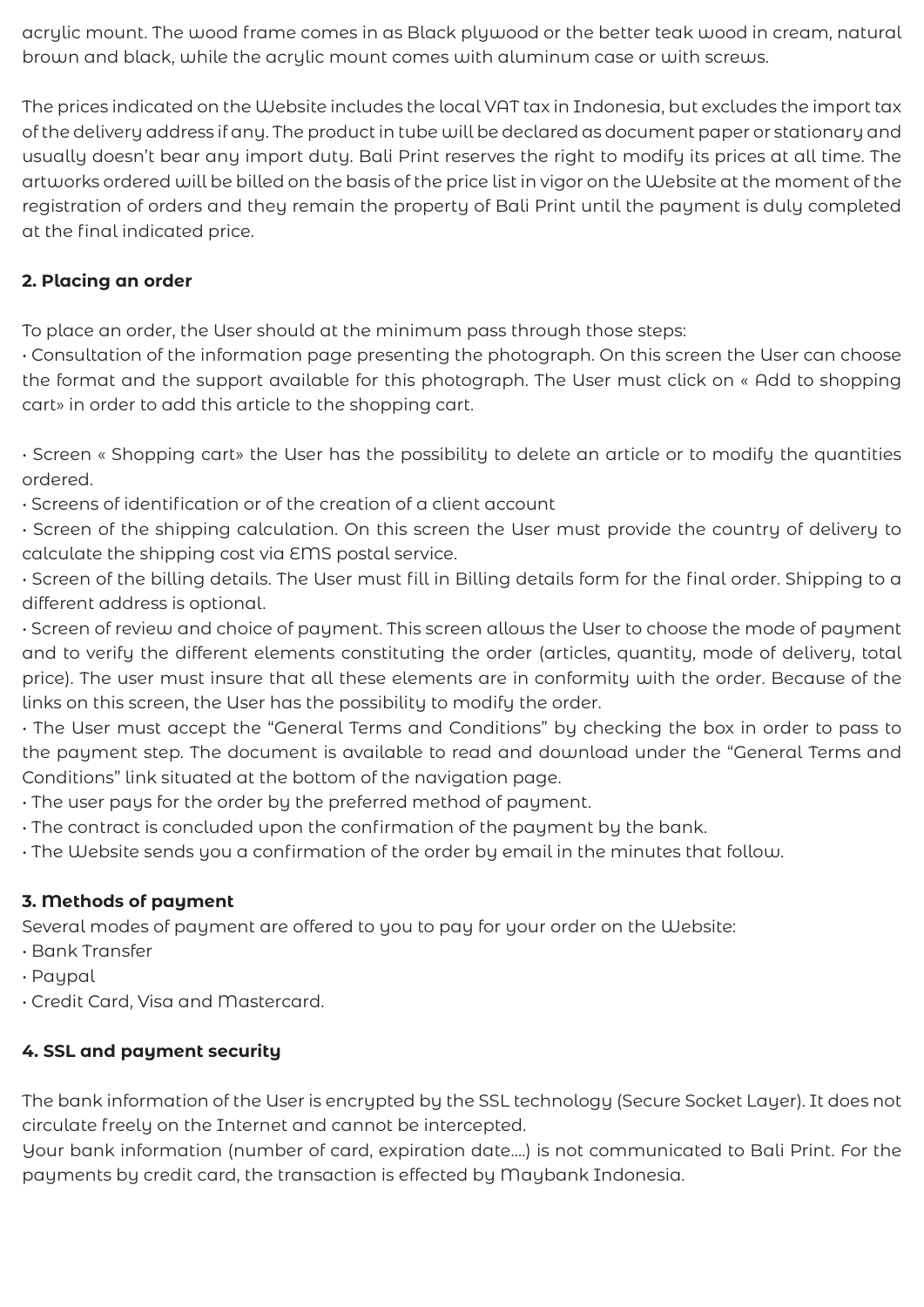#### **5. EMS delivery and tracking number**

After the order is placed, the artwork will be produced based on the User's requirements and sent to you delivery address by EMS (Express Mail Service). The EMS is an international express postal service offered by postal-administration members of the Universal Postal Union (UPU). These administrators created the EMS Cooperative in 1998 within the framework of the UPU to promote the harmonization and development of postal services worldwide. A tracking number will be provided to the User's registered email address with the approximation of the delivery time.

### **6. Shipping cost**

The shipping cost for delivery outside Bali are not included in the final price. It will calculated on the shopping cart after processing the final order.

### **7. Import fees**

There is no import fees within Indonesia as Bali Print is based in Bali, Indonesia. All international shipments in mailing tubes will be declared as "document" and will not be taxed at the port of entry of the country of destination.

However, for heavy shipping including prints with frame, the recipient of the shipment is the importer of record in the destination country and is responsible for all Import Fees. The customs duties or other local taxes of importation or taxes of the country are susceptible to be demanded.

The following table shows an approximation of the Import Duty for wood and acrylic frame based per continent:

|                      | <b>PRINT</b><br><b>IN TUBE</b> | <b>PRINT WITH</b><br><b>WOOD FRAME</b> | <b>PRINT WITH</b><br><b>ACRYLIC FRAME</b> |
|----------------------|--------------------------------|----------------------------------------|-------------------------------------------|
| <b>INDONESIA</b>     | $0\%$                          | $0\%$                                  | 0%                                        |
| <b>SINGAPORE</b>     | 0%                             | 0% ASEAN (HTS 44140000) 7% GST         | 0% (HTS 39201011) 7%GST                   |
| <b>THAILAND</b>      | 0% (or 7% GST)                 | 0% ASEAN (HTS 44140000) 7% GST         | 0% (HTS 39205111) 7%GST                   |
| <b>HONG KONG</b>     | $0\%$                          | $O\%$                                  | 0%                                        |
| THE EUROPEAN UNION   | 0% (or 20% VAT)                | 0% (HS ref. 4409101100)                | 6.5% (HS39061000)                         |
| <b>USA</b>           | $0\%$                          | 3.4% (HTS ref. 39249020)               | 6,5% (HTS 39205150)                       |
| <b>CANADA</b>        | 0%                             | 6% (HTS ref. 44140000)                 | 6.5% (HTS 39249091)                       |
| <b>AUSTRALIA</b>     | O%                             | 5% (HTS ref. 44140000)                 | 5% (HTS 39232100)                         |
| <b>NEW ZEALAND</b>   | 0%                             | 5% (HTS ref. 44140000)                 | 5% (HTS 39232115)                         |
| <b>NEW CALEDONIA</b> | 0% (or local VAT)              | 0% (HS ref. 4409101100)                | 6.5% (HS 39061000)                        |

*HTS: Harmonized Tariff Schedule HS: Harmonized System*

For further inquiry, please contact us with your home country destination.

These duties and sums do not result from the jurisdiction of Bali Print. They will be at the User's charge and result in your entire responsibility as much in terms of declarations as in the payments to the authorities and the competent organizations of your country. We advise you to inform yourself about this according to your local authorities.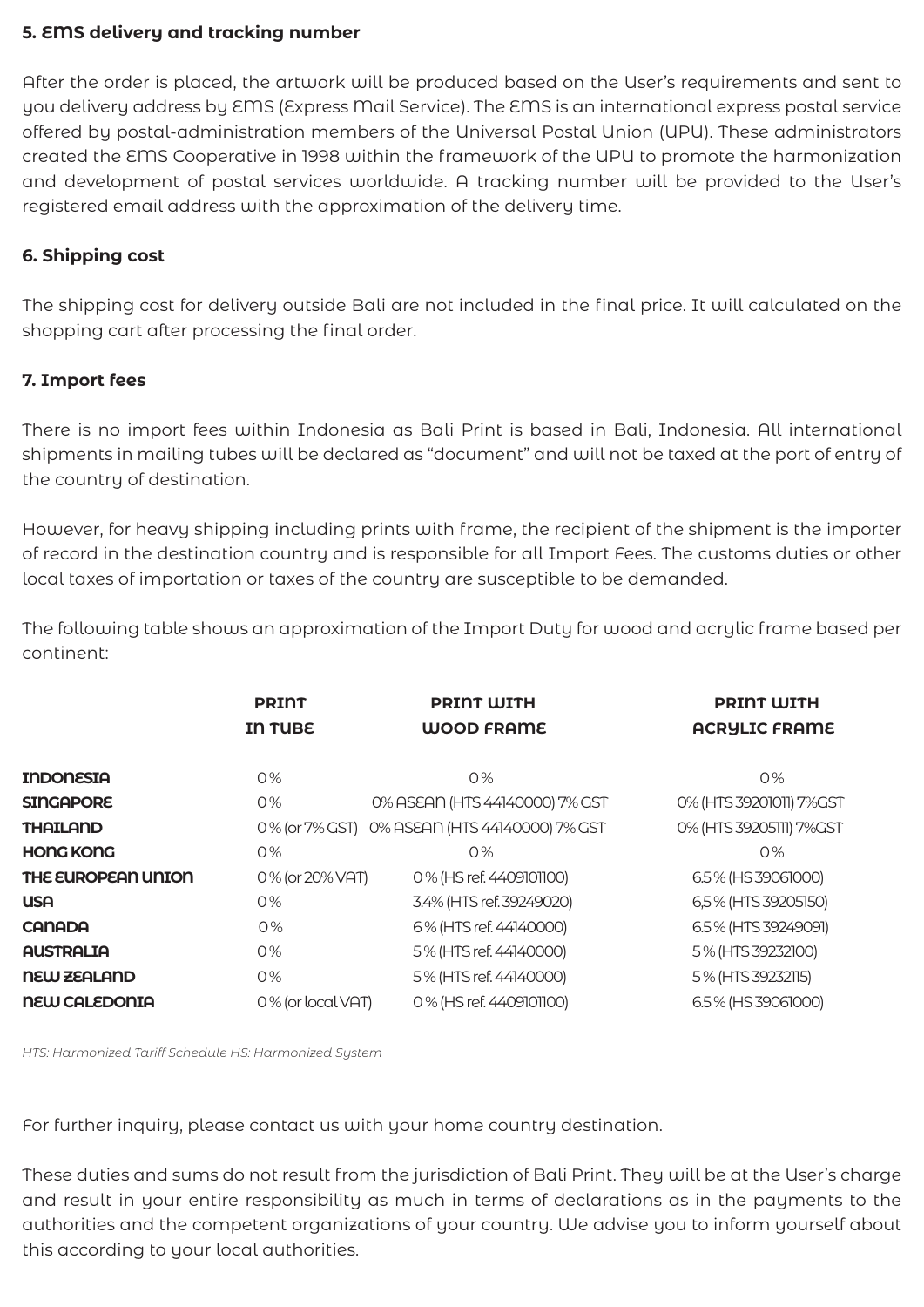#### **7. Right to return on exchange**

In the case that the works received do not conform to the order, the User disposes of a right to return after 14 days of the date of delivery. In this case, please contact our customer service which will indicate the return address and the procedures of return. Bali Print will effect the exchange of the damaged article, within the limitation that the stock is available. In the case of the exercise of the right to return, and only in this case, the shipping fees of the return and of the new shipment will be assumed by Bali Print.

#### **8. Special order on request**

For large quantity orders involving wood and acrylic frames, kindly contact us by clicking on the Contact button and fill in the form provided. Bali Print will be pleased to provide a quotation based on your specific requirements.

#### **9. Customer services and claims**

For any information or question, the User can contact our customer service by email. Bali Print will be very happy to give all the information that you wish about our works and your order.

### **ARTICLE 3 - FORCE MAJEURE**

Bali Print will not be held responsible or considered as having committed misfeasance in the processing of your file, if any delay or inexecution result from a case of force majeure such as natural disaster or air crash in the delivery of your good. Upon delivery of the final product(s), Bali Print can not be held responsible for any natural disaster including earthquake, flood, rain and fire that damages permanently the products purchased previously by the customer.

### **ARTICLE 4 - PERSONAL INFORMATION PROTECTION**

Bali Print informs the User of its commitment to comply with the confidentiality, integrity and security of the data that the User communicates to us through use of the Website. Any data of a personal nature identifying the User directly, notably your surname, first name, postal address, email address, telephone number, or indirectly including the computer records left by your navigation on the Website will be considered confidential data and treated as such, subject to the evolution of the legal framework as to the qualification of data of a personal nature.

### **1. Purpose of the personal data**

By using Bali Print and our services, the User communicates to us information or data, some of which are of a nature to directly or indirectly identify the User. The data collected is supplied voluntarily by the User wishing to access or use our service requiring such processing, from the digital traces left by their navigation on the Website or from the transmission by one of the partners to the other partner of the data thus collected.

This data may be used for the purposes of managing operations performed on the Website and commercial actions by Bali Print.

This data is also used:

- For the creation and management of the User account;
- For the provision of Bali Print services;
- For follow-ups with the User;
- To communicate requests for information emitted by the User to the freight carriers;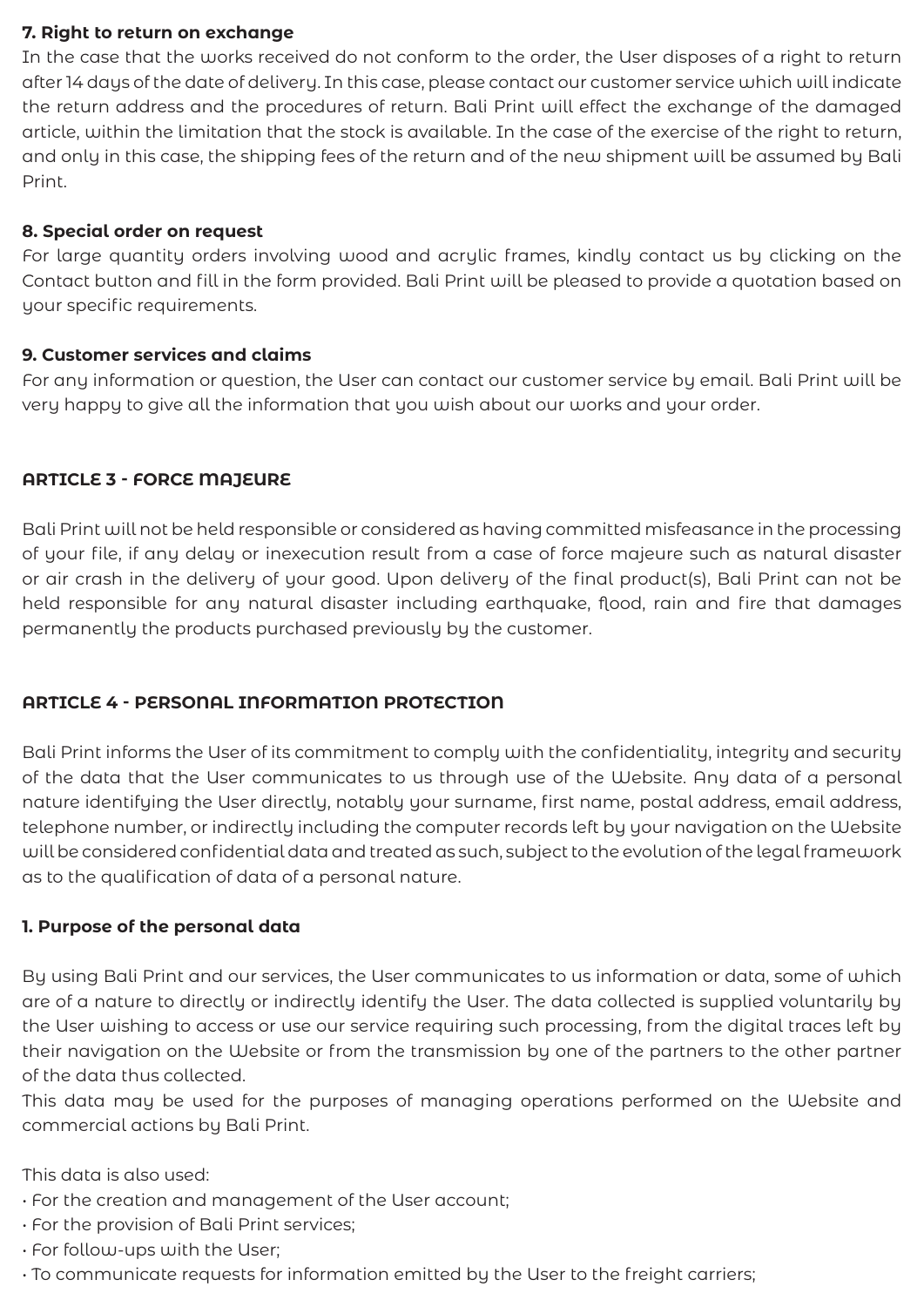The User's personal data collected by Bali Print may be their:

- First and last names
- Email address
- Telephone number
- Postal address
- Internet Protocol (IP) address
- Username and password
- A copy of the exchanges between Bali Print and the User
- Information related to the User's navigation and activity
- Information related to the User's geolocation

### **2. Monitoring tools and applications**

Bali Print uses the following tools:

- Facebook Analytics tool for traffic analysis and actions undertaken on the Website;
- Google Analytics tool for sending out targeted emails;
- Mail Chimp tool for customized newsletter;
- Woo Commerce tool to manage orders;
- Paypal tool for managing payments;
- Maybank tool for managing Visa, MasterCard and bank transfer payments;

The User accepts that these to be used and/or communicated according to the terms and conditions herein specified.

# **3. Advertising, emails and newsletter**

With your consent and when required, Bali Print may use the data that the User provides for the purposes of commercial prospection, such as addressing newsletters to you, sending invitations to our events or any other communication likely to be of interest, and present targeted advertising on social networks or third-party websites. Concerning promotional emails or newsletters: the User may withdraw at any time hie/her consent to receive these by clicking on the Unsubscribe link provided in each of our mailings or by contacting us by email. As for targeted advertising on social networks such asFacebook, LinkedIn, Instagram etc. the User may oppose this processing at any time by configuring the parameters relative to the advertising of your account. Personal data is deleted or archived five years after the User last used Bali Print services. This data may also be conserved for an additional 10-year period in the archival database, with restricted access and in order to respect the legal and statutory obligations incumbent to Bali Print.

Bali Print is also likely to share information notably personal data with Bali Print's freight carrier partners within the framework herein provided.

Bali Print only shares your data with the third parties mentioned in the present section in the following cases:

• When Bali Print calls on a service provider within the framework of the performance of any agreement signed between

the User and the Website or in order to provide or improve our services;

• When Bali Print has the legal obligation to do so or if Bali Print believes in good faith that it is necessary to respond to any claim made against it, comply with any legal request, or in order to guarantee the rights, assets, and security of Bali Print, its members and, broadly, any third party.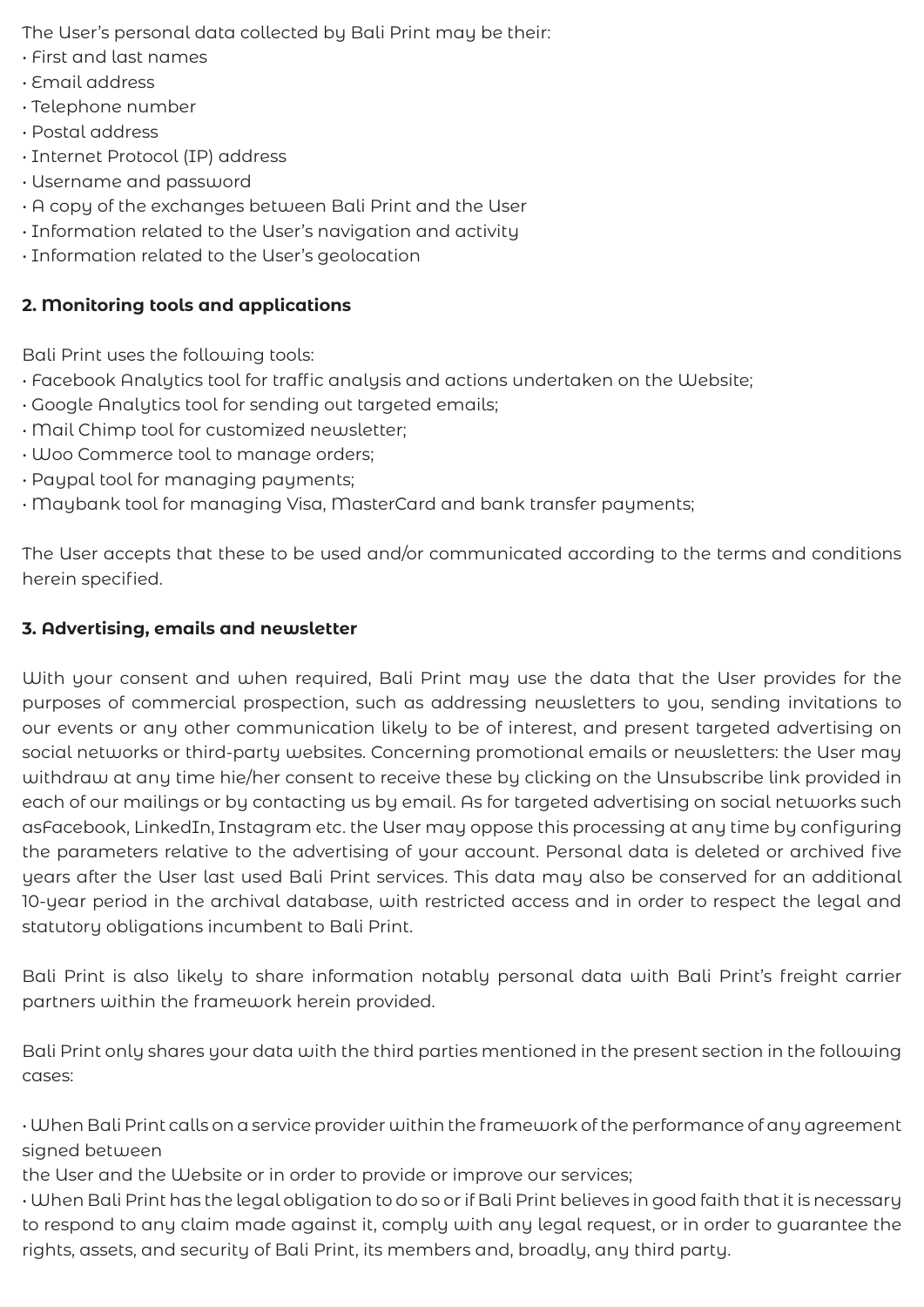In the event that Bali Print sells or acquires a company or its assets, in which case it reserves the right to share the User's personal data with the potential vendor or purchaser of said company or assets. Pursuant to the applicable legislation and with the User's consent as required, Bali Print may aggregate personal data that Bali Print has received, notably all or part of your personal data and the information collected previously. This aggregate data shall only be used for the outcomes described above.

# **4. Data transfer**

As a general rule, Bali Print conserves personal data within the United States of America. Nevertheless, some of our Service Providers are located in "Third Countries", Bali Print transfers certain personal data to them. They may notably be transferred to those Third Countries for which the United States of America has not ruled on "adequate protection". In this event, Bali Print shall ensure that this transfer is performed in compliance with the relevant regulations and guarantees a sufficient level of protection for the private life and fundamental rights of the persons concerned.

# **5. Rights of the User**

The User enjoys the following rights:

• the right of access: the right to receive a copy of your personal data held by us;

• the right to erase your personal data held by Bali Print, except when the law imposes the preservation of said data or when Bali Print has legitimate grounds to do so;

• the right to modify personal data held by Bali Print that concern the User that are erroneous or obsolete;

• the right at any time to oppose, for reasons due to your particular situation, the processing of your personal data for the purposes of direct marketing, except where legitimate and compelling grounds apply for the processing that prevail over the interests, rights, and freedoms of the person concerned, or for the observation, exercise or defense of those rights before the courts;

• the right to limit the processing of your personal data in the following cases:

• if the User exercises the right of rectification, the limitation of processing may be requested any time within the period allowing Bali Print to verify their accuracy;

• if the User exercises the right of opposition, during the verification period concerning the aspect of knowing whether the legitimate grounds that Bali Print is pursuing prevail over yours;

• should illegal processing of your personal data be undertaken, the User may require a limitation of that use rather than deletion;

• for personal data for the purposes of processing having to be deleted, but that are still required for the observation, exercise, or defense of rights before the courts;

• the right to transfer the personal data that you provided to Bali Print or that were generated by the User's activity. These must be communicated in a structured format, routinely used and readable by the device.

• Finally, the User has the right to define directives relative to the fate of your personal data after your death.

The User may exercise these rights by contacting Bali Print at this address: contact@baliprint.net by attaching proof of identity and by mentioning their first names, surname, and email address.